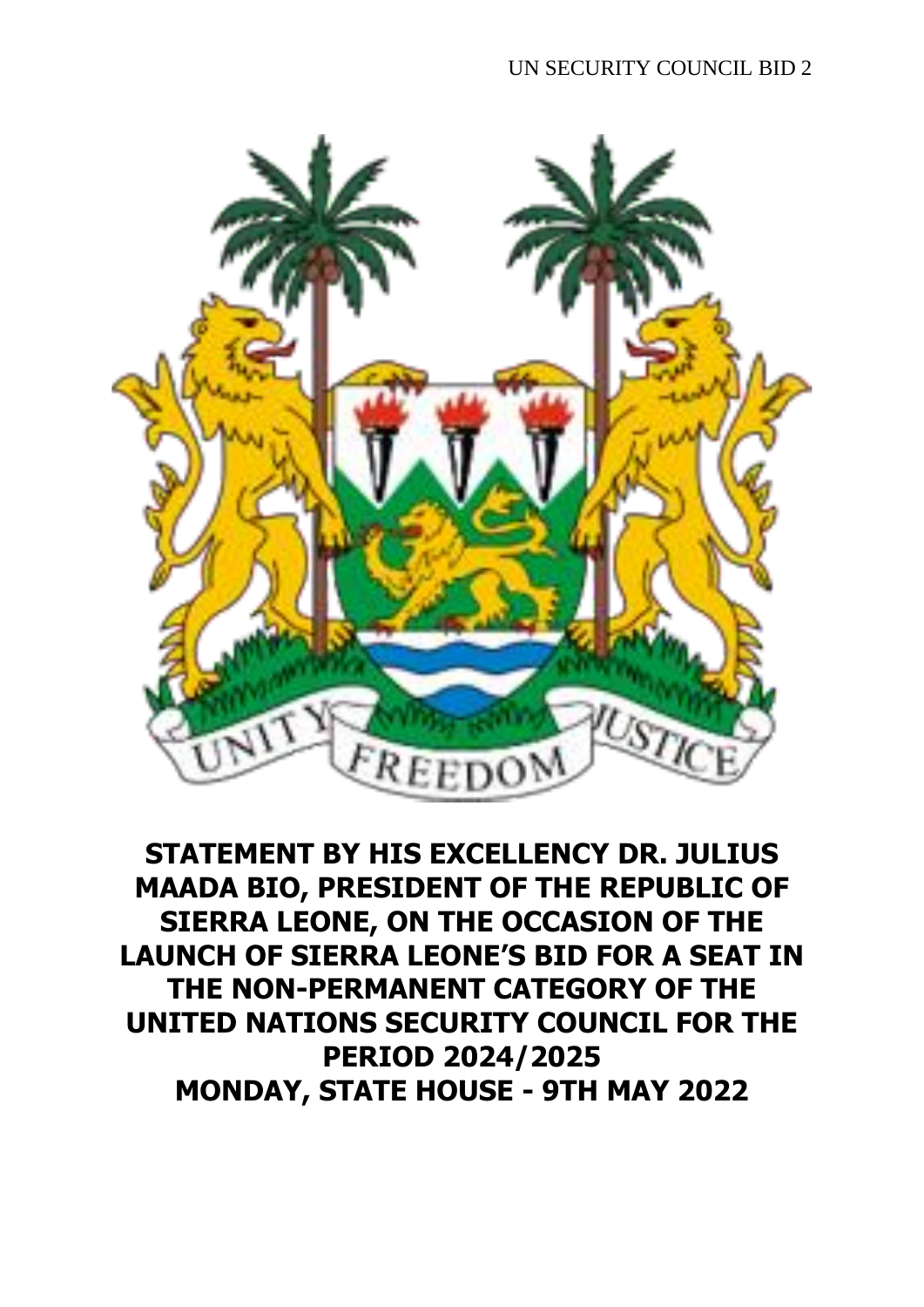Hon. Vice President of the Republic of Sierra Leone Hon. Speaker of Parliament My Lord the Chief Justice Ministers of Government Hon. Members of Parliament Excellencies, Members of the Diplomatic Corps Distinguished Ladies and Gentlemen,

Good morning:

- 1. In just eight years after Sierra Leone became a member of the United Nations, it had the singular honour to be elected to serve on the organisation's most powerful deliberative body, the Security Council. These two unforgettable years of Sierra Leone's tenure in the Council from 1970 to 1971, served as bold footprints that continue to define our Nation's commitment to its international obligations and its unflinching support for a multilateral rules-based world order to advance and sustain global peace and security.
- 2. As a nation, we have continued to play our part as a responsible member of the international community. At various times, Sierra Leone has proudly contributed troops and police to peace support operations so that others may enjoy the peace we enjoy today.
- 3. Fifty plus years after our 1970-1971 tenure on the Security Council, we are once again presenting Sierra Leone's candidature for a seat in the non-permanent category of the United Nations Security Council for the period 2024-2025.
- 4. Sierra Leone can today proudly boast of its credentials as a successful model of peacebuilding and post-war state reconstruction. We owe it to the global family of nations to share our experience and lessons in peace-making, peacekeeping and peacebuilding.
- 5. Now more than ever, we believe in an inclusive and consultative approach to peace that thrives on the consensus of UN Member States in pursuit of common values and collective solidarity, irrespective of size, population and economic and military power. Our time in the Security Council will therefore support priorities that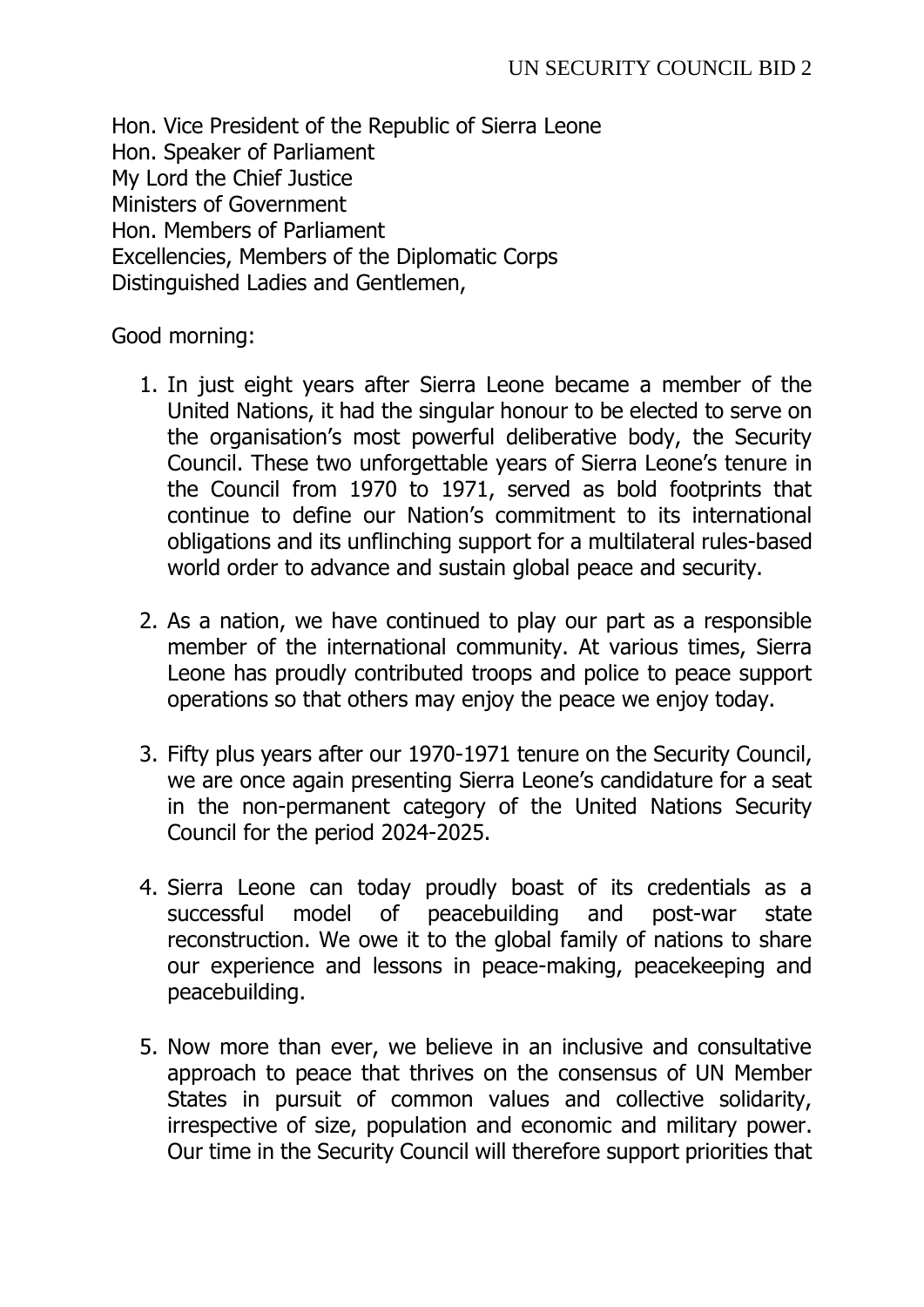strengthen and address partnership and representation in the maintenance of peace and security.

- 6. We believe that human rights protection and promotion builds confidence in democratic governance, bridges societal divides, strengthens a sense of common values and shared humanity, and promotes peaceful resolution of conflicts grounded in respect of human rights and dignity of all. Testament of this is our national approach in the past four years which has seen the abolition of the death penalty, the joining of the International Religious Freedom Alliance and the repeal of the seditious libel laws. We will also use our seat to advocate for the ownership and active involvement of women and youth in peace processes and peacekeeping operations as peace mediators. We will focus on threats to peace including terrorism and new threats, (climate change and human security). As a small nation that has once suffered from the dangerous effects of small arms proliferation, we will also spotlight small arms control. Also, given the centrality of Sierra Leone's role as Coordinator of the C-10 on Security Council reform, we will continue to canvass, mobilise and promote support for the Common African Position. We will unequivocally affirm the need for a comprehensive reform of the United Nations System, which will significantly contribute to upholding the principles, objectives and ideals of the UN Charter for a fairer world, based on universalism, equity and regional balance.
- 7. We want to share with the world our unique selling points, our religious tolerance, peaceful coexistence, and our resilience as a country.

Distinguished Ladies and Gentlemen.

- 8. Today, as we launch Sierra Leone's bid for a seat in the Non-Permanent category of the United Nations, for one of the 3 seats allocated for Africa, I am pleased to inform you that in the spirit of African solidarity, Sierra Leone's candidature has been endorsed by the African Union. For this, I wish to thank the African Union, the ECOWAS and our regional partners for the support and confidence reposed in Sierra Leone to carry this mantle for the continent.
- 9. Within the context of its international obligations, Sierra Leone has been taking on more responsibilities in the global arena as a small